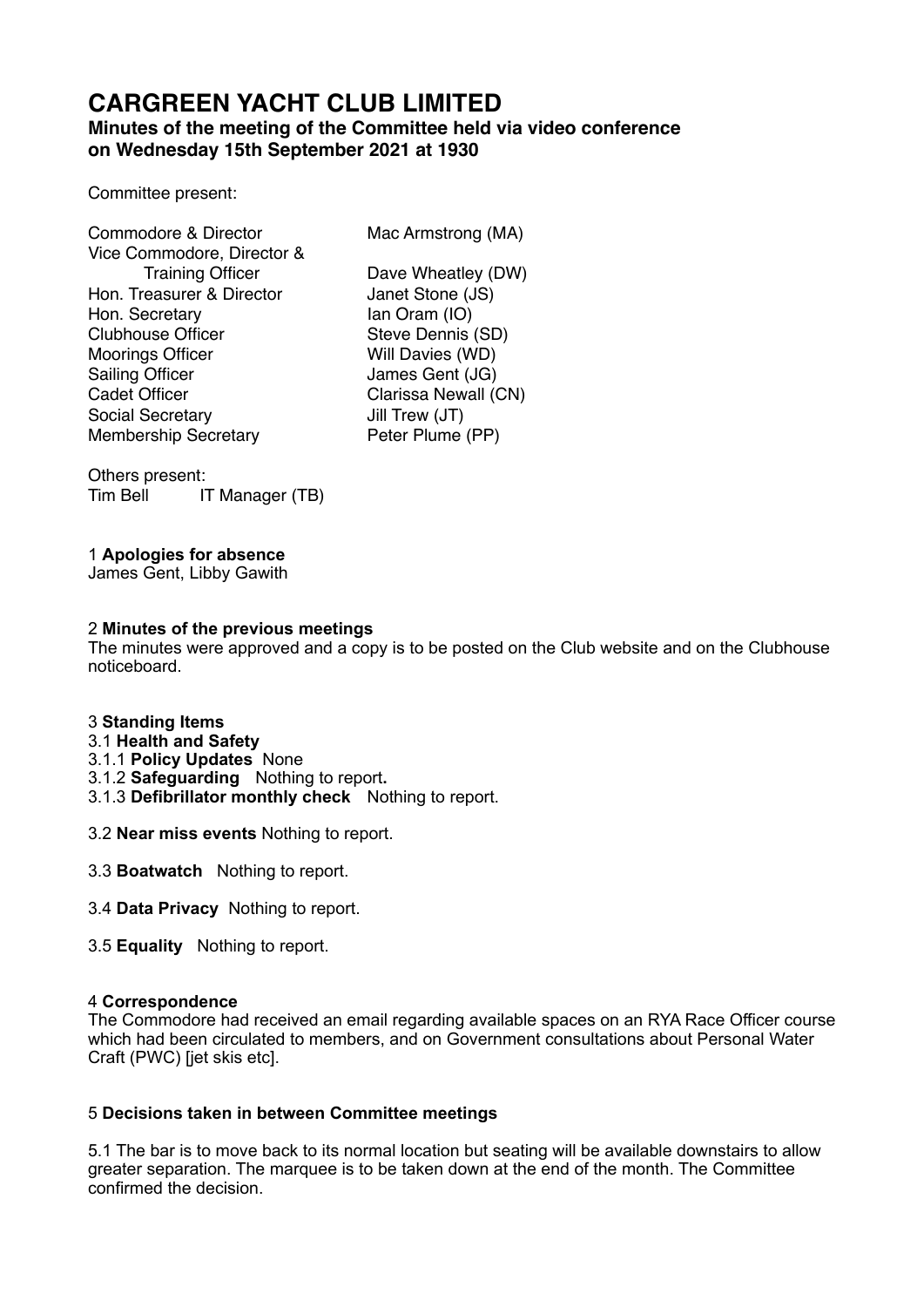5.2 The Committee noted that the sole remaining member with overdue fees had been sent an email and letter telling them that their membership had terminated.

5.3 A contractor had been instructed to replace the failing Clubhouse front door frame had been taken with an estimated cost of £400. The Committee confirmed the decision.

#### 6 **Development programmes**

#### 6.1 **Causeway**

Still awaiting the appointment of an MMO case officer.

#### 6.2 **IT**

Tim Bell reported that so far 55% of members had logged in to the new system.

The Committee discussed the outstanding integration issues, in particular, moorings service requirements to identify all moorings not just those occupied by members; and the need to test the GoCardless payment process under live conditions. WD & TB are to identify moorings missing from the system. PP is to be given the ability to generate and action invoices.

**WD/PP/TB** 

The Commodore proposed a self help group to speed the dissemination of expertise in using the new system; this was agreed.

#### **MA**

#### 7 **Foreshore**

The Committee agreed to create the post of Foreshore Manager to implement the Club's policies on use of the foreshore. In due course the appointee to take responsibility for toast rack allocations.

The foreshore, including the toastrack, is to be cleared ahead of cutting the hedge. The opportunity will be taken to identify unused tenders and dinghies.

As part of moorings servicing, condemned mooring blocks are to be move to the foreshore above MHW to help protect against wave action.

#### 8 **Grounds lease**

All the documents have now been circulated.

#### 9 **Grounds southern boundary**

The Club's neighbour has agree to the replacement of the existing overgrown boundary hedge with a new hedge. They with provide a screening fence until the new hedge has matured. The Committee gave permission to the same neighbour to use the Club grounds for access to remove felled trees.

#### 10 **Annual accounts**

The Treasurer presented the profit and loss figures and balance sheet figures that are to be sent to the Club's account for preparation of the annual accounts for the year ending 28th February 2021. The Committee agreed to approve the annual accounts by email [Article 51].

**JS** 

The Treasurer proposed and the Committee agreed that a bookkeeper should be employed.